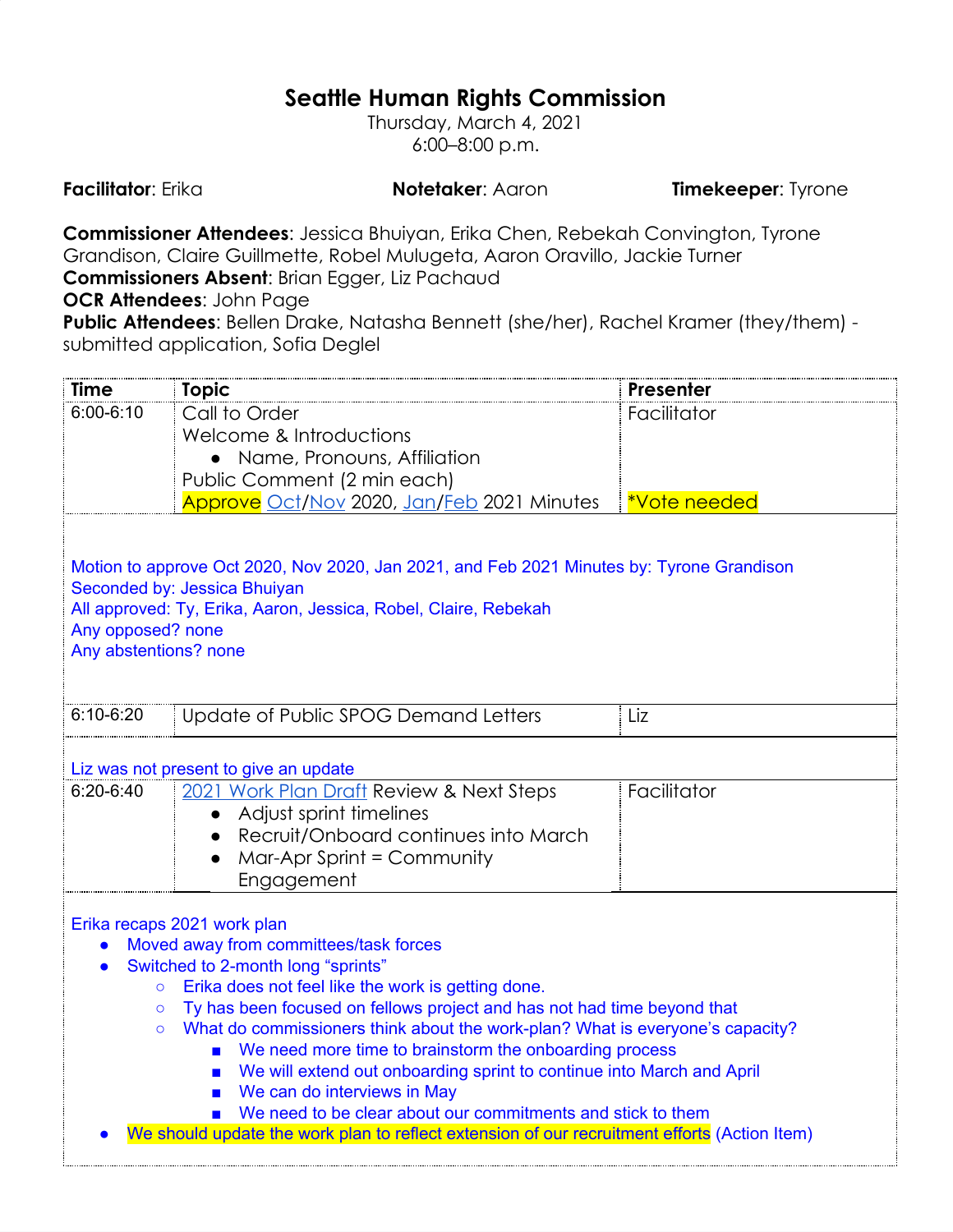| $6:40-7:10$              | Jan-Feb Sprint = Recruit/Onboard New Com<br>All                                          |  |  |  |
|--------------------------|------------------------------------------------------------------------------------------|--|--|--|
|                          | Recruiting/Marketing the application                                                     |  |  |  |
|                          | o Narrow candidates (March)                                                              |  |  |  |
|                          | Interviews (1st week April)                                                              |  |  |  |
|                          | Selection process                                                                        |  |  |  |
|                          | Onboarding plan                                                                          |  |  |  |
|                          |                                                                                          |  |  |  |
| <b>New Commissioners</b> |                                                                                          |  |  |  |
| $\circ$                  | We can't have interviews without Marta who is on leave.                                  |  |  |  |
| $\circ$                  | Please keep good notes in the spreadsheet so we know which applicants have been          |  |  |  |
|                          | communicated with.                                                                       |  |  |  |
| $\circ$                  | Erika details the requirements for sitting on an appeal to potential commissioners       |  |  |  |
| $\circ$                  | Claire- Is there a way to review all of the applications in a shared doc?                |  |  |  |
|                          | Erika organized the applicants in the google drive. Should be easy to navigate.          |  |  |  |
| $\circ$                  | Auto-reply from Marta's email redirecting applicants to Caedmon                          |  |  |  |
| $\circ$                  | Can commissioners use the decisions made about applicant priorities to sort/organize     |  |  |  |
|                          | applicants.                                                                              |  |  |  |
| 7:10-7:30                | All<br>Ongoing Work Updates                                                              |  |  |  |
|                          | Leadership                                                                               |  |  |  |
|                          | Communications                                                                           |  |  |  |
|                          | ○ Letter Writing                                                                         |  |  |  |
|                          | Events                                                                                   |  |  |  |
|                          | Appeals                                                                                  |  |  |  |
|                          | Reschedule Training to May/June                                                          |  |  |  |
|                          | OCR processes<br>$\circ$                                                                 |  |  |  |
|                          | Fellows projects                                                                         |  |  |  |
| Leadership               |                                                                                          |  |  |  |
| $\circ$                  | In the middle of finding out why Seattle hasn't applied for FEMA funds                   |  |  |  |
|                          | Other commissions are also inquiring                                                     |  |  |  |
| $\circ$                  | Homelessness and city's lack of action also on Leadership team's radar                   |  |  |  |
|                          | Letter writing/comms                                                                     |  |  |  |
|                          | We have a new twitter<br>https://twitter.com/SeattleHRC                                  |  |  |  |
|                          | https://www.instagram.com/seattlehumanrights                                             |  |  |  |
| $\circ$                  | <b>Highlighting participatory budget</b>                                                 |  |  |  |
| <b>Events</b>            |                                                                                          |  |  |  |
| $\circ$                  | <b>Human Rights Day</b>                                                                  |  |  |  |
|                          | December 9, 2021 - Thursday                                                              |  |  |  |
|                          | Last year's event - https://townhallseattle.org/event/the-black-experience-in-seattle    |  |  |  |
| $\circ$                  | We should start thinking about Mayor, City Council, City Attorney forums (mid July)      |  |  |  |
|                          | We should collaborate with other commission                                              |  |  |  |
|                          | Ty is going to bring this to the next 5-commission meeting                               |  |  |  |
| Appeals update:          |                                                                                          |  |  |  |
| $\circ$                  | We need to reschedule the training to our June (June 3rd, 2021) meeting                  |  |  |  |
| $\circ$                  | SOCR (Seattle Office of Civil RIghts) processes leading to confusion. SOCR is working on |  |  |  |
|                          | the issues.                                                                              |  |  |  |
| $\circ$                  | We should try to review concerns SHRC (Seattle Human Rights Commission) has had with     |  |  |  |
|                          | appeals process                                                                          |  |  |  |
|                          | SHRC and SOCR should meet to discuss                                                     |  |  |  |